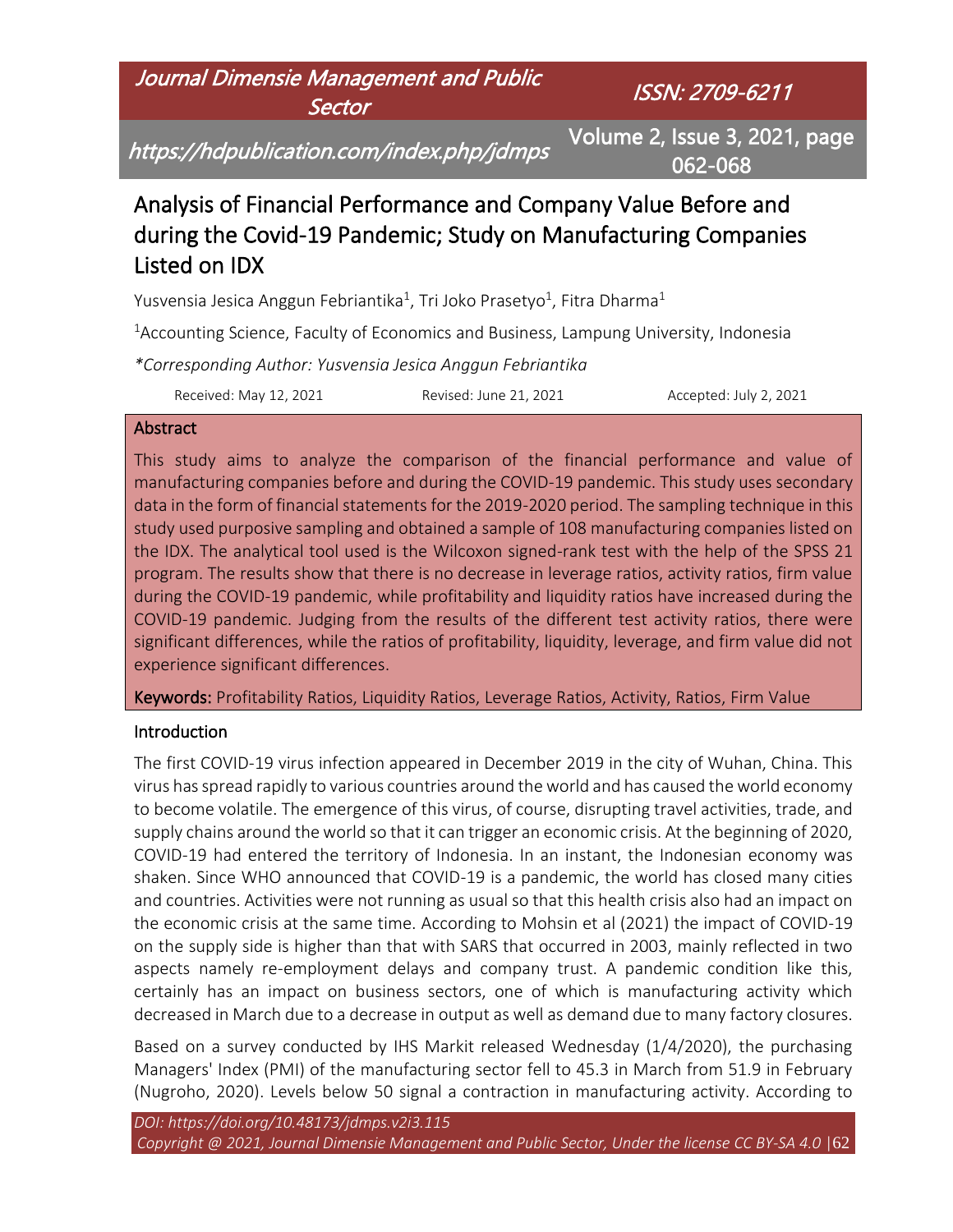Riyanto (2020) in certain manufacturing industries, there are various types of problems faced, such as the sales process is constrained by a decline in production, unstable raw material prices, raw material distribution raw materials and finished goods are limited by PSBB (Large-Scale Social Restrictions).However, in the employee payroll process, and employee rights must still be paid. This is what complicates the company's finances .The company makes efforts or steps to secure the finances of the finance company by reducing the number of employees through part of laidoff or laid-off employees.Of course, these steps are taken by the company in securing the company's finance for business continuity. How the condition of a company in dealing with something can be seen from its performance. In this case, the company's financial performance is a tool that can be used to measure how a company's management works in managing its financial condition. One of the impacts of this pandemic is that many company operations have been disrupted due to the PSBB which has caused many factories to have to stop operating. The company's liquidity was also disrupted due to the low purchasing power of the people during the COVID-19 pandemic. With the COVID-19 pandemic, the market appreciation also decreased and the value of the company also decreased because many foreign investors withdrew their investments.

The condition of a company that is vulnerable when there is turmoil can be identified early on by detecting how it is performing. Therefore, it is very important to measure the company's performance to find out how much impact this pandemic has on the company. Measurement of the company's performance can be done by analyzing the company's financial statements. The results of the analysis of financial statements conducted by the company's management can provide some information about the weaknesses and strengths of the company by looking at the results of comparisons of financial ratios, such as calculating the liquidity ratio to see the company's ability to meet its short-term obligations using current assets, because some of the company's wealth is reflected in its current assets, then the solvency ratio is to measure the extent to which the company's ability to meet its financial obligations, because the debt owed by the company can measure the health of the company, then the profitability ratio to assess the company's ability to seek profit or profit in a certain period activity to measure the extent to which the company uses the resources owned by the company can be used to support the company's activities. The ratio Price to Book Value can also be used to see how the market appreciates the company during the COVID-19 pandemic. In general, the information related to the weaknesses and strengths has described the situation and condition of the management's performance in managing company finances during the COVID pandemic. -19 this (Erica, 2018).

#### **Theoretical**

#### *Analysis of Corporate Financial Statements*

Financial statements are one of the most important sources of information for users of financial statements because they can be used as material for consideration in making economic decisions. Financial statement analysis is very necessary so that the financial statements that have been made become more meaningful and can be understood as well as understandable. According to Devi (2020), the company's financial performance will depend on the policies, strategies, and actions taken by the company's management to realize the company's goals.The company's performance will also be reflected by the analysis of this company's report. In the end,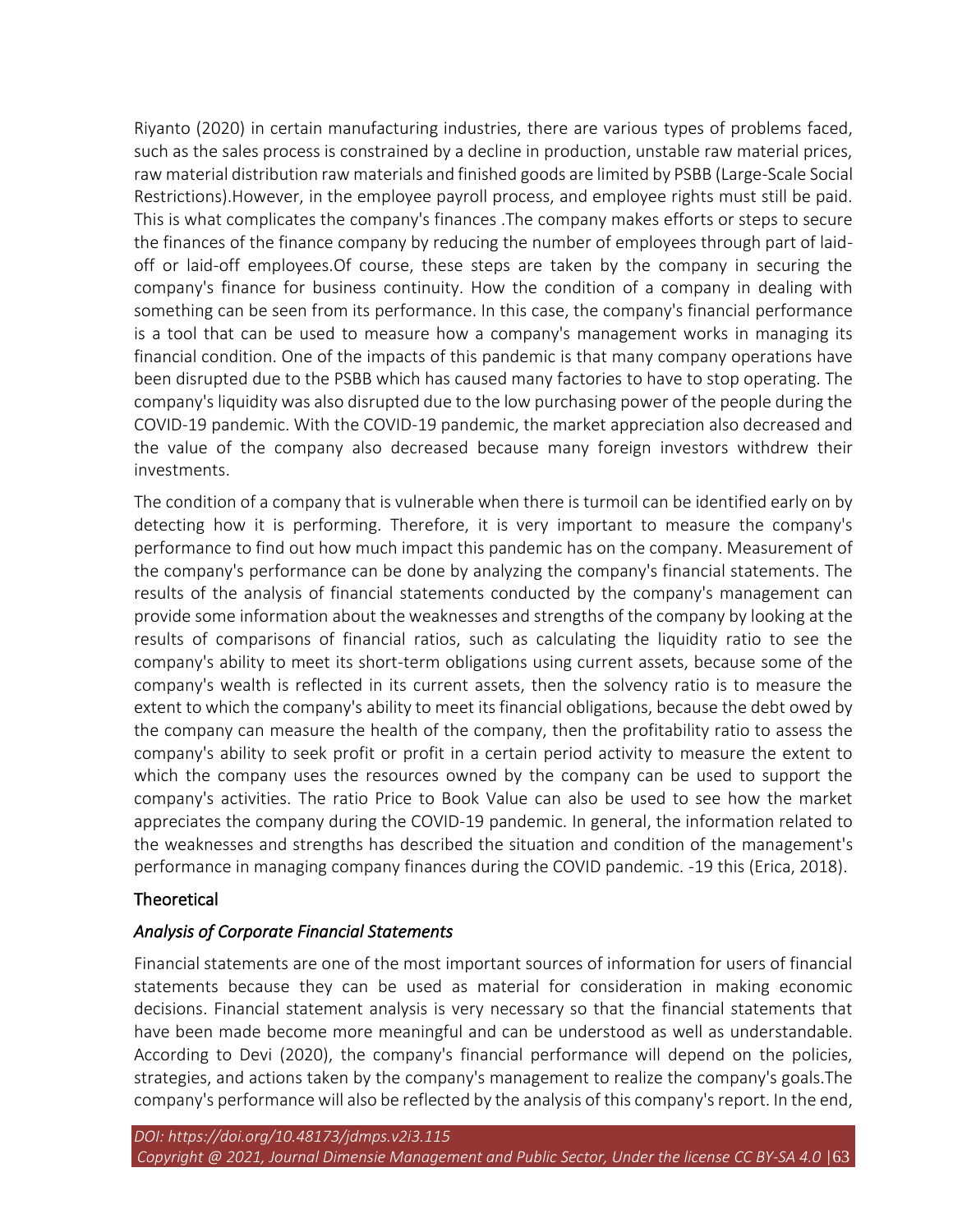by knowing the company's financial position, the management can take planning steps and decisions that will be taken in the future (Kasmir, 2014). Especially when a pandemic COVID-19 as now, by analyzing the financial statements will be known how the condition of the company and how the impact of this pandemic for the company and decide what steps will be taken in the future. In practice, there are two kinds of financial statement analysis methods that can be used, namely vertical analysis which is carried out only in one period of financial reporting by analyzing existing posts in one period, and also horizontal analysis which is carried out by comparing financial statements of several periods to find out how the company is developing. from one period to another.

## *Company Performance*

According to Trianto (2017) performance is the result of the company's work that can describe the state of the company and how the achievements have been achieved by the company in a certain period. This assessment can be seen from its financial performance and non-financial performance. Financial performance can be seen from the financial statements owned by the company by looking at the balance sheet, income statement, and cash flow statement and looking at the analysis of financial ratios.

#### *Financial Ratio Analysis Ratio*

The analysis is an analytical method to determine the relationship of certain items in the balance sheet or income statement individually or a combination of the two reports (Munawir, 2007 in Trianto, 2017). Understanding financial ratios according to James C Van Horne is an index that connects two accounting numbers and is obtained by dividing one number by another number, so it will be seen how the condition of the company. The results of this financial ratio analysis can be used to assess how the company's management performance in achieving a predetermined target. The resulting performance can be used as an evaluation to maintain and improve the management and performance (Kasmir, 2014).

#### **Methods**

The type of research is a quantitative research that uses secondary data from financial statements and then processed using SPSS 21. The population in this study is manufacturing companies listed on the BEI. The sampling technique in this study used purposive sampling with the criteria of a company that publishes financial statements consistently and completely by the data needed by researchers for research and obtained a sample of 108 manufacturing companies listed on the IDX in 2019-2020.

#### Results and Discussion

#### Descriptive Statistical Test

The results of descriptive statistical tests for the variables of profitability ratios, liquidity ratios, leverage ratios, activity ratios, and firm value are as follows: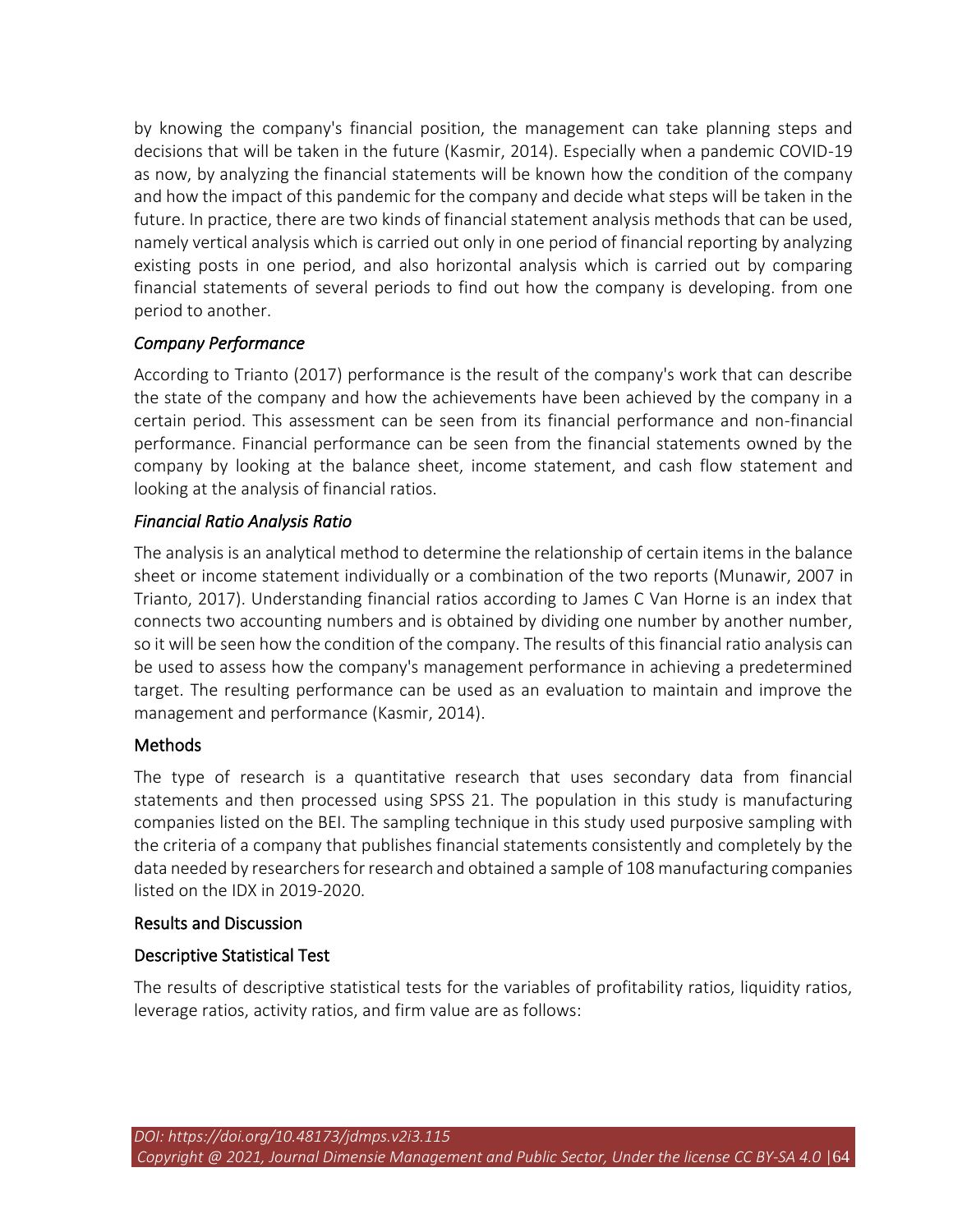| Information | Mean          | Mean      | Mean     | Mean     | Mean                 |
|-------------|---------------|-----------|----------|----------|----------------------|
| Period      | Profitability | Liquidity | Leverage | Activity | <b>Company Value</b> |
| Before      | $-0,13$       | 2.68      | 1.44     | 1.01     | 2.64                 |
| Over        | $-0.03$       | 5.26      | 0.94     | 0.90     | 2.62                 |
| Difference  | 0.10          | 2.58      | $-0.50$  | $-0.11$  | $-0.02$              |

Table 1. Descriptive Statistical Test

From the results of descriptive statistical calculations of variables before the COVID-19 pandemic and during the COVID-19 pandemic, namely the company's profitability as proxied by net profit margin, seen from the average, there was an increase of 0.10 from before the pandemic -0.13 to -0.03 during the COVID-19 pandemic.The company's liquidity, which is proxied by the current ratio, can be seen from an average increase of 2.58 from 2.68 before the pandemic to 5.26 during the COVID-19 pandemic. The company's leverage, which is proxied by the debt-equity to ratio, is seen from an average decrease of 0.50 from before the 1.44 pandemic to 0.94 during the COVID-19 pandemic. For the ratio of company activity as proxied by total asset turnover, seen from the average there was a decrease of 0.11 from 1.01 before the pandemic to 0.90 during the COVID-19 pandemic. As for the company value, which is proxied by price book to value, it can be seen from the average that there was a decrease of 0.02 from before the 2.64 pandemics to 2.62 during the COVID-19 pandemic.

## Normality Test

Summary of normality test results for the variables of profitability ratios, liquidity ratios, leverage ratios, activity ratios, and firm value are as follows:

| Description                 | Ν   | Asymp. Sig. | Information on |  |
|-----------------------------|-----|-------------|----------------|--|
| Profitability Before        | 108 | 0.000       | Abnormal       |  |
| <b>Profitability During</b> | 108 | 0.000       | Abnormal       |  |
| Liquidity Before            | 108 | 0.000       | Abnormal       |  |
| Liquidity During            | 108 | 0.000       | Abnormal       |  |
| Leverage Before             | 108 | 0.000       | Abnormal       |  |
| Leverage During             | 108 | 0.000       | Abnormal       |  |
| <b>Activity Before</b>      | 108 | 0.061       | Normal         |  |
| <b>Activity During</b>      | 108 | 0.039       | Abnormal       |  |
| Company Value Before        | 108 | 0.000       | Abnormal       |  |
| Company Value During        | 108 | 0.000       | Abnormal       |  |

Table 2. Normality Test

From the results of the normality test, it can be seen that all variables are not normally distributed and only the activity ratio during the COVID-19 pandemic is normally distributed.

## Wilcoxon's Signed Rank Test

After obtaining the appropriate test model for the data used, the next step is a comparative test. Because the data used in this study were not normally distributed, the Wilcoxon signed-rank test was used.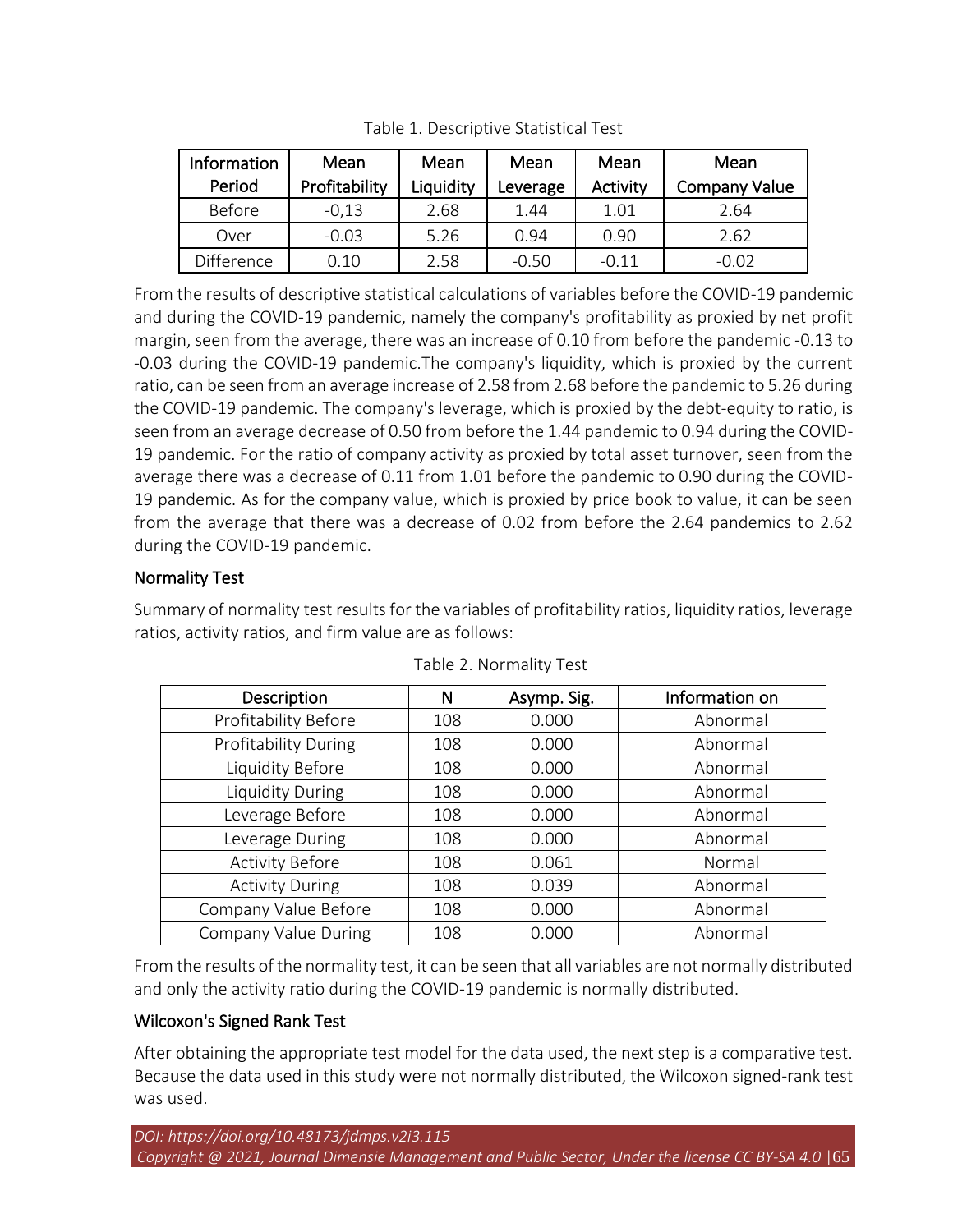| Variables       | N   |                        | Asymp. Sig.<br>(2-tailed) | Description   |
|-----------------|-----|------------------------|---------------------------|---------------|
| Profitability   | 108 | $-1.187^b$             | 0.235                     | Not Supported |
| Liquidity       | 108 | $-1.283$ <sup>c</sup>  | 0.200                     | Not Supported |
| Leverage        | 108 | $-1.581^{b}$           | 0.114                     | Not Supported |
| Activities      | 108 | $-5.203^{b}$           | 0,000                     | Supported     |
| Corporate Value | 108 | $-$ , 968 <sup>b</sup> | 0.333                     | Not Supported |

Table 3. Wilcoxon's Signed Rank Test

Since the onset of COVID-19, the world has undergone enormous changes, not only having an impact on health issues but also spreading social and economic problems. All human activities are limited in an effort that is expected to suppress the spread of the COVID-19 virus but instead causes the economy to be increasingly shaken by both developing and developed countries. Many countries around the world have closed many cities and countries. Some countries that implement lockdowns, some countries that implement Large-Scale Social Restrictions (PSBB) policies, including in Indonesia. During the COVID-19 pandemic, there are many shortages of food and health products. Many developing countries depend on other countries, including Indonesia, which with international trade imports a lot of consumer needs and other needs. With the policies that have been taken, which greatly hampers trade regulations between countries, this has an impact on manufacturing companies in Indonesia, many companies that have to import raw materials from abroad are affected so that the company's operations are also hampered which of course has an impact on how the company's performance is.

From the results of the research on profitability ratios, it is known that there is no significant difference in the profitability of manufacturing companies during the COVID-19 pandemic in Indonesia, this indicates that the COVID-19 pandemic has not decreased the profitability of companies and has increased the average profitability of manufacturing companies. At the beginning of the year 2020, where COVID-19 began to enter Indonesia, created a big economic turmoil. The average profitability of manufacturing companies decreased with the COVID-19 pandemic at the beginning of the year, many companies had to suffer losses due to stagnation in company operations, supply chains were disrupted due to the lockdown policy. which limits trade traffic, people's purchasing power also declines due to a lot of layoffs during this pandemic, resulting in many manufacturing companies' profits declining and even experiencing heavy losses, but in mid-July, it was done. and a policy new normal that resulted in companies starting to rise and being able to resume operations. This new normal is a form of adaptation by continuing to work or be active but still reduce physical contact with other people. A new life transformation must be carried out to restore the economy in Indonesia. This new normal is one solution for the community to start a new step by reopening economic, social, and other public activities. Companies can start to bounce back and company operations are gradually recovering with this new normal.

The liquidity ratio from the results of this study is known to have no significant difference in manufacturing companies during the COVID-19 pandemic, this indicates that the COVID-19 pandemic has not reduced the company's liquidity and in fact, the average liquidity of manufacturing companies has experienced a positive development, which means the ability to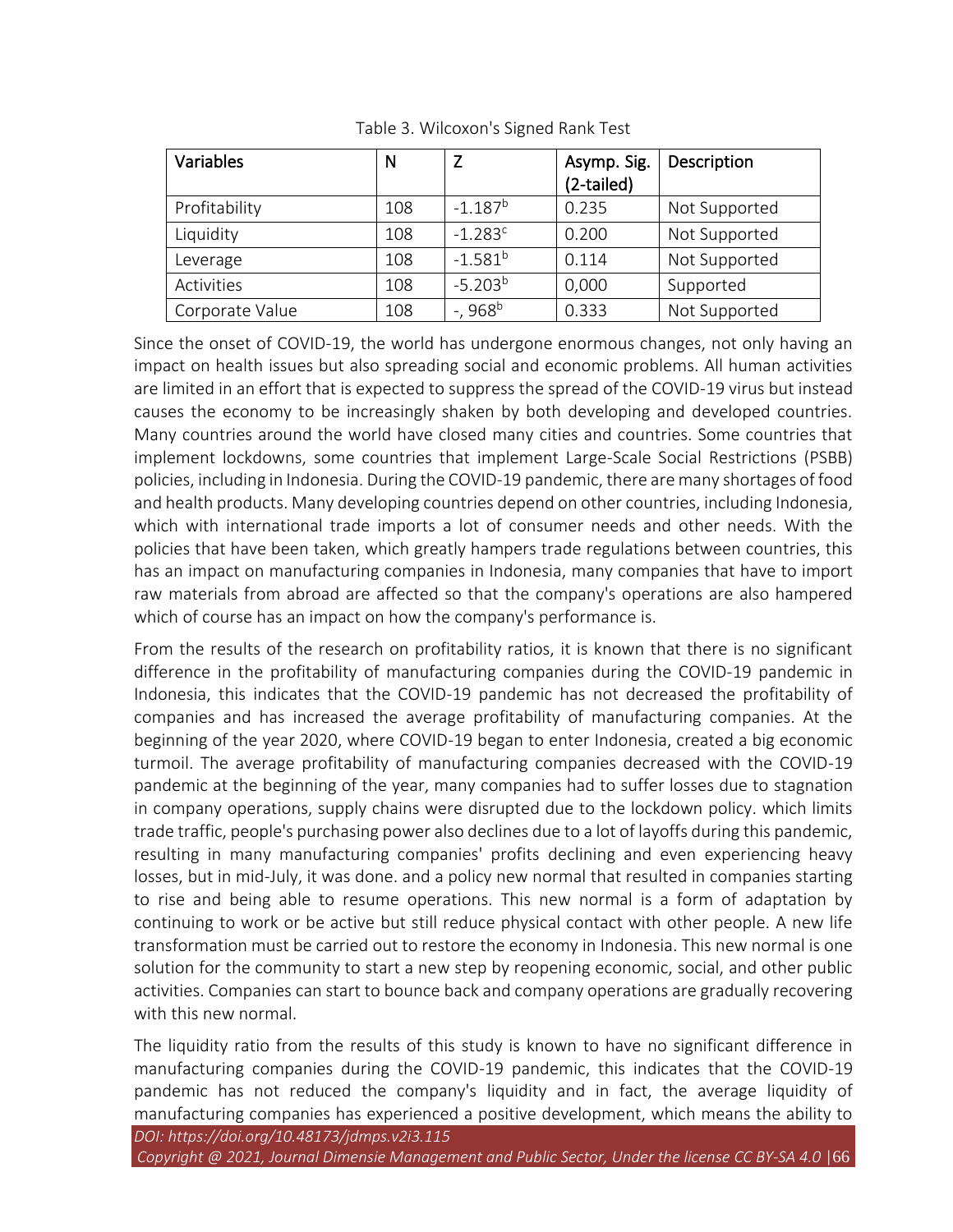The company's ability to pay the short-term debt is quite good, this may be because many companies still have available funds to meet their short-term obligations. According to Sari (2015) several factors that affect the company's liquidity, one of which is the cost of external financing (factors related to the costs that must be incurred by the company if using external funds), where usually the cost of external financing faced by large companies is relatively lower. than small companies. This is because large companies usually have larger reserve funds compared to small companies. With the new normal, the company's operations began to recover little by little giving an impact on increasing company activities so that sales also increased and the company was able to meet its short-term obligations.

The ratio leverage from the results of this study is known that there is no significant difference during the COVID-19 pandemic, this indicates that the COVID-19 pandemic has not made the company's leverage increase. The average leverage of manufacturing companies decreased, indicating that the source of funds from the company's capital was greater than debt. When the company's income or profit has started to increase because the company's operations have started to run normally during this pandemic, although it has not fully recovered and the company's internal income is sufficient, then external sources of funds are no longer needed for the company's operational continuity. The increase in the company's profit is a result of. During the COVID-19 pandemic in Indonesia, people must take preventive measures to reduce the spread of this virus by wearing masks, using hand sanitizers and disinfectants. The large demand from the public for these goods makes these goods scarce in the market, it makes one of the subsectors of manufacturing companies, namely the basic and chemical industry, experience a significant increase in profit.

Activity ratio. from the results of this study, it is known that there are significant differences in the activities of manufacturing companies before and during the COVID-19 pandemic, this indicates that the COVID-19 pandemic has decreased the company's activities. Judging from the descriptive statistics, the average ratio of the company's activity has also decreased, indicating that the company's activities have been disrupted. As a result of the COVID-19 pandemic, people's purchasing power has decreased, which in turn has reduced public consumption, resulting in reduced company income due to disruption of company operations. This is what affects the company's efficiency in managing operations and production. Although the has begun to be implemented new normal in Indonesia, it does not immediately change the company's activities back to normal but gradually leads to a better direction compared to the initial emergence of COVID-19 in Indonesia.

And also for the value of the company, from the results of this study, it is known that there is no significant difference in the value of manufacturing companies during the COVID-19 pandemic. Judging from the descriptive statistics, the average value of manufacturing companies decreased. At the beginning of the COVID-19 period, investors were still doubtful. to invest their capital to invest in a company in times of a pandemic that is full of uncertainty. There is concern over information regarding the continuous increase in the number of cases resulting in concerns for companies that continue to lose money due to the PSBB policy where all operational and production activities carried out by companies are limited and even stagnate due to the COVID-19 pandemic. Because of that concern, many investors sold their shares. An increase in trading activity that is not followed by an increase in stock prices will affect the assessment of investors